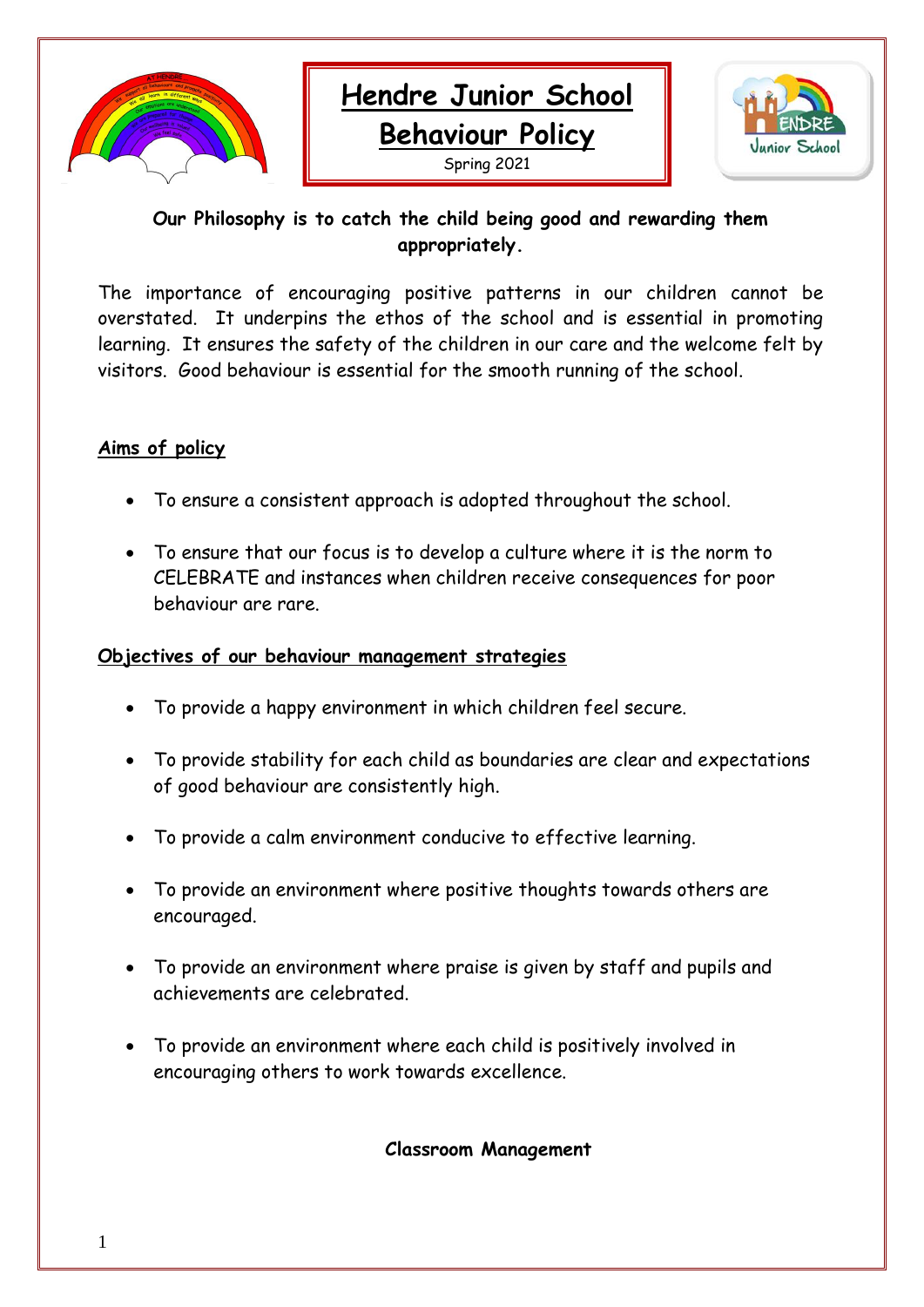Positive behaviour can be achieved and encouraged through the provision of wellplanned, engaging lessons which appeal to the interest of all pupils. Children must be encouraged to set themselves high expectations and to take pride in their work. Within the class they must learn to listen attentively to others, take turns in speaking and getting their teacher's attention.

The classroom environment gives clear messages to children about the extent to which they and their efforts are valued. Classes which are well organised and have easily understood routines will help to develop independence and self-discipline. Relationships between children and teacher, strategies for encouraging good behaviour, arrangement of furniture, neatness and orderliness, access to resources and classroom displays all influence the ways in which children behave.

Teaching methods must encourage enthusiasm for the subject and active participation for all. Praise must be used to encourage and reward instances of good behaviour, learning attitudes as well as good work. Teachers' specialist knowledge of individual children will enable them to make appropriate allowances when necessary.

### **Individual classroom strategies**

Staff are welcome to use their own strategies for promoting positive behaviour in their own classroom as long as they do not compromise our whole school strategies.

Some ideas include:

- Secret student
- Reward Stickers / charts
- Top table / Hendre's Haven
- Seren Y Wythnos
- Kindness of the week
- Golden Time
- Marble in the jar
- Hot chocolate prizes

## **School Ethos**

The school has six Golden rules which are displayed in the main hall, corridors and in each classroom. Staff will discuss the school's rules with children on a regular basis. These are underpinned by a mantra explaining the three core behaviours of

\_\_\_\_\_, resilience and pride, which are non-negotiable and will be applied consistently across the school in every situation. The golden rules are embedded within our Nurturing Rainbow, a symbol of hope and positivity outlining the six key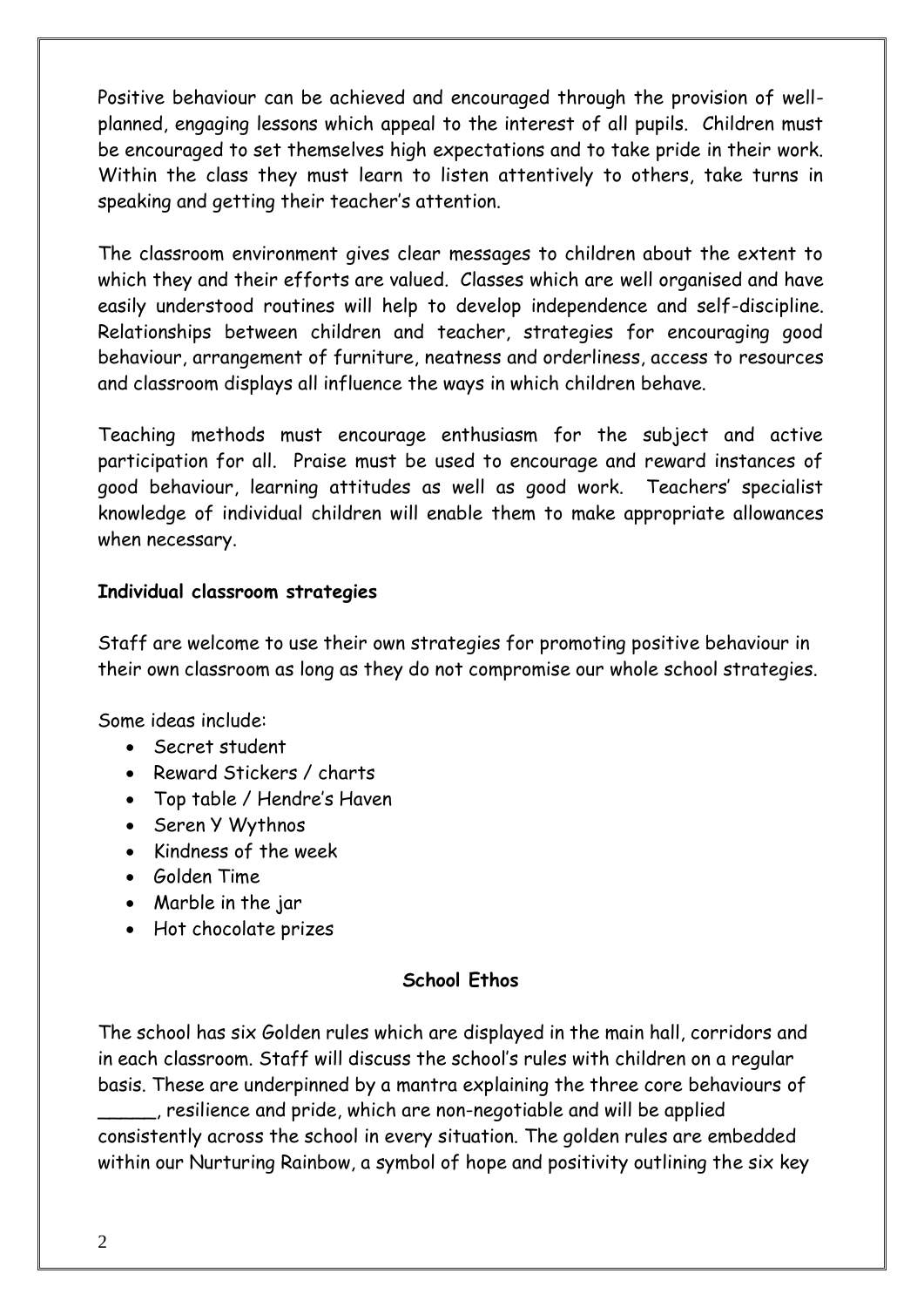principles underpinned at Hendre Junior School. The rainbow has been designed by the pupils, for the pupils, with a child-centred approach being at the forefront to ensure they are invested.

#### **Our positive behaviour system:**

At Hendre Junior School, we follow The Golden Model. The emphasis of this is to always to be encouraged to behave positivity rather than to critise inappropriate behaviour

#### **Our Golden Rules**

#### **We are gentle**

(by showing empathy and understanding towards others

#### **We will be kind and helpful**

(by showing care and respect towards others, by treating others the way we would like them to treat us)

#### **We will listen**

(by being polite and well mannered, by listening to **all** the adults in school, by listening to each other, by not interrupting others when they are talking by putting up our hands to speak and not shouting out)

#### **We will always try our best**

(by working hard and learning from our mistakes, by applying ourselves, by allowing others to do their best)

#### **We will always tell the truth**

(by owning up if we break a rule, by always being honest)

#### **We will look after property**

(by keeping classrooms neat and tidy, by looking after resources by looking after our own things and other people's)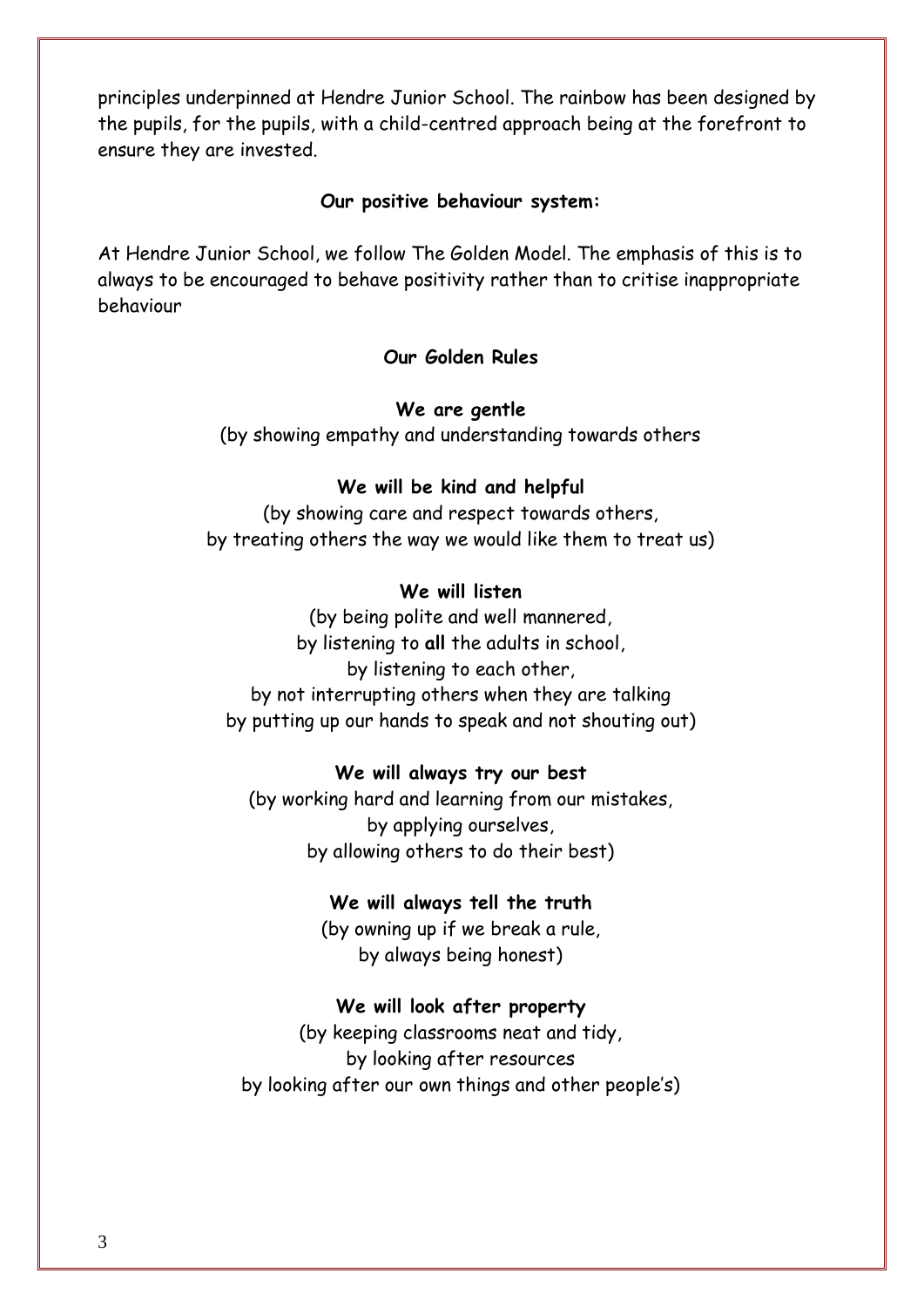#### **Classroom rules and privileges**

At the beginning of the year and when children are fully settled in, children in each class discuss the Golden rules and collaboratively establish a set of positive rules applicable to their own class (maximum of five). These are displayed on class Health & Wellbeing boards in the form of a class charter alongside the Golden rules in their own classroom. At this time teacher and pupils also establish classroom privileges. Each week, there will be a whole school assembly to share a rule that will be a focus.

### **Golden Time**

Golden Time can help teachers and classes achieve their full potential by optimising positive behaviour management. When Golden Time is fully implemented, teachers tend to spend less time on behavioural issues and more time teaching. Golden Time is a whole school (or class) activity session to celebrate keeping the Golden Rules or school values. Golden Time activities are special activities that the children have chosen to do. With a consequence for their actions, children learn about the difference between positive behaviour and keeping to the golden rules, and disruptive or unhelpful behaviour that stops everyone moving forward.

Some examples of Golden Time activities include:

- Cookery
- Craft
- Sport
- Dance
- ICT
- Painting
- Yoga
- **Mindfulness**

Each activity is led by a teacher or teaching assistant with groups of no more than 25 or 12. Children sign up to their chosen activity on a Monday morning and go to their designated room on a Friday afternoon for a 40 minute session. This is an opportunity for pupils to mix with their peers in their class, year group and whole school as well as build relationships with new staff. *If Golden Time cannot take place in this form due to restrictions, alternate arrangements are made within the class bubbles.*

As part of Golden Time, we also lead some community-based sessions such as: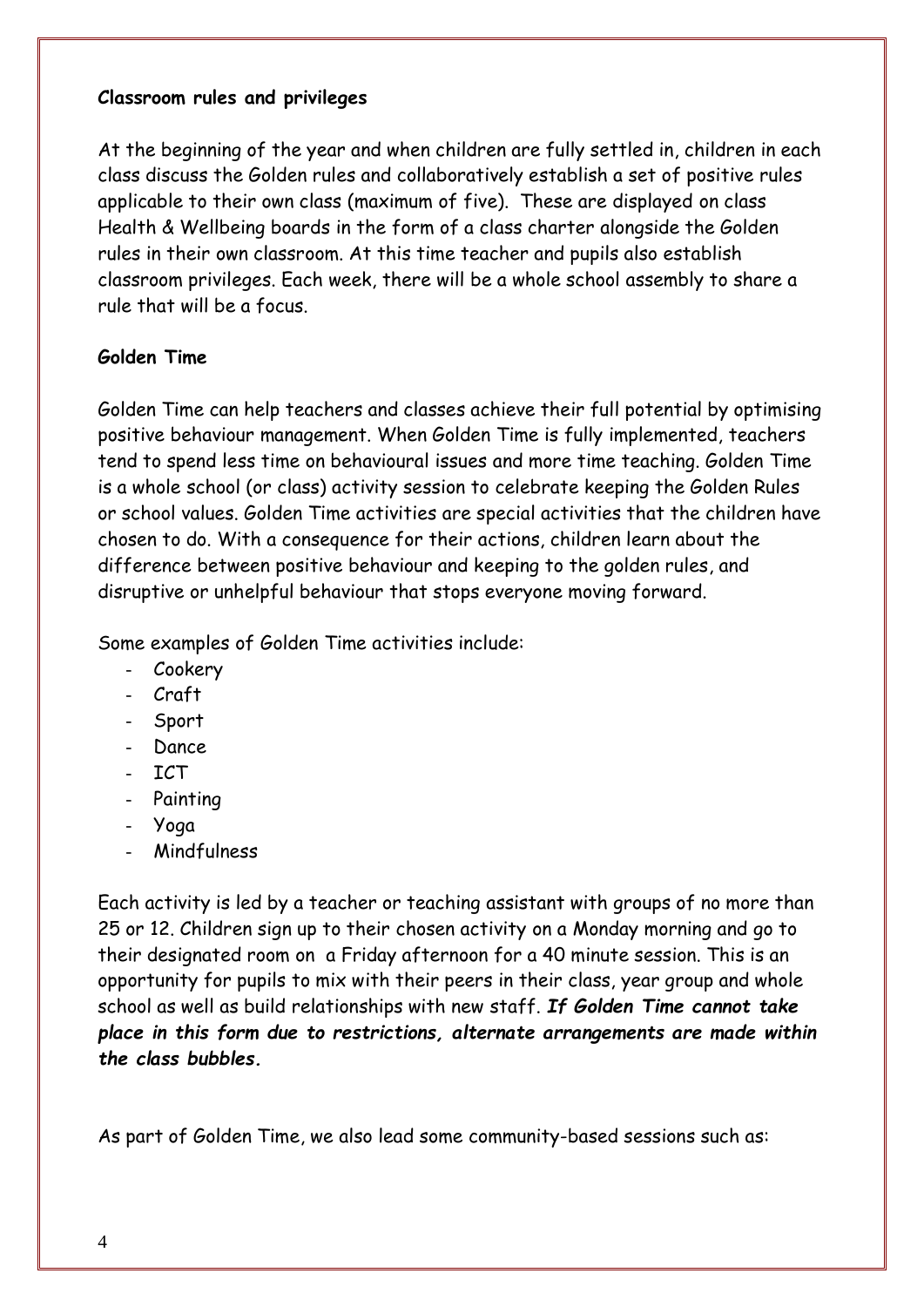- Helping Hands (where pupils visit our local care home and complete an activity with the elderly residents)
- Café Hendre (where parents and members of the community can participate in 'coffee and a catch up' session, served by the children)
- Team Rees Gym (where pupils visit the local gym for fitness sessions)

# **Enhancing positive behaviour**

The emphasis must always to be to encourage positive behaviour rather than to criticise inappropriate behaviour and rewards have a major role to play in this.

We encourage and reward good behaviour by implementing:

## Six stages of Reward

- 1. Using verbal praise and awarding stickers and stamps, star charts, house points. This is instant, motivational and helps children to realise that good behaviour is valued. This is also reflected in the statements we make when marking children's work. (see Marking Policy)
- 2. Partner Teacher Reward Children are also sent to other adults in the school to receive recognition of good work, though this should be done without disturbing the teaching of those classes.
- 3. Golden Time-To be given out at the discretion of the class teacher
- **4.** House points-
- **5.** Send to Senior Management/ Deputy Head for award.
- 6. Send to Head teacher for Award
- 7. Phonecall to parents

## **Class dojo points**

All pupils are set up on Class Dojo, which is used to monitor and track individual pupil behaviours throughout the week. Dojos are given for children who follow our six Golden Rules. Each day, a pupil is chosen from each class to give dojo points at the teacher's digression. At the end of each week, pupils who have received the most dojo points will receive a hot chocolate prize.

## **Marbles**

The 'Marble In The Jar' reward motivates and incentives children to work together a team to earn class marbles. At the start, pupils decide as a class that their class treat will be and then earn their marbles according to positive behaviours. Examples include pyjama day, cinema treat, picnic, class parties.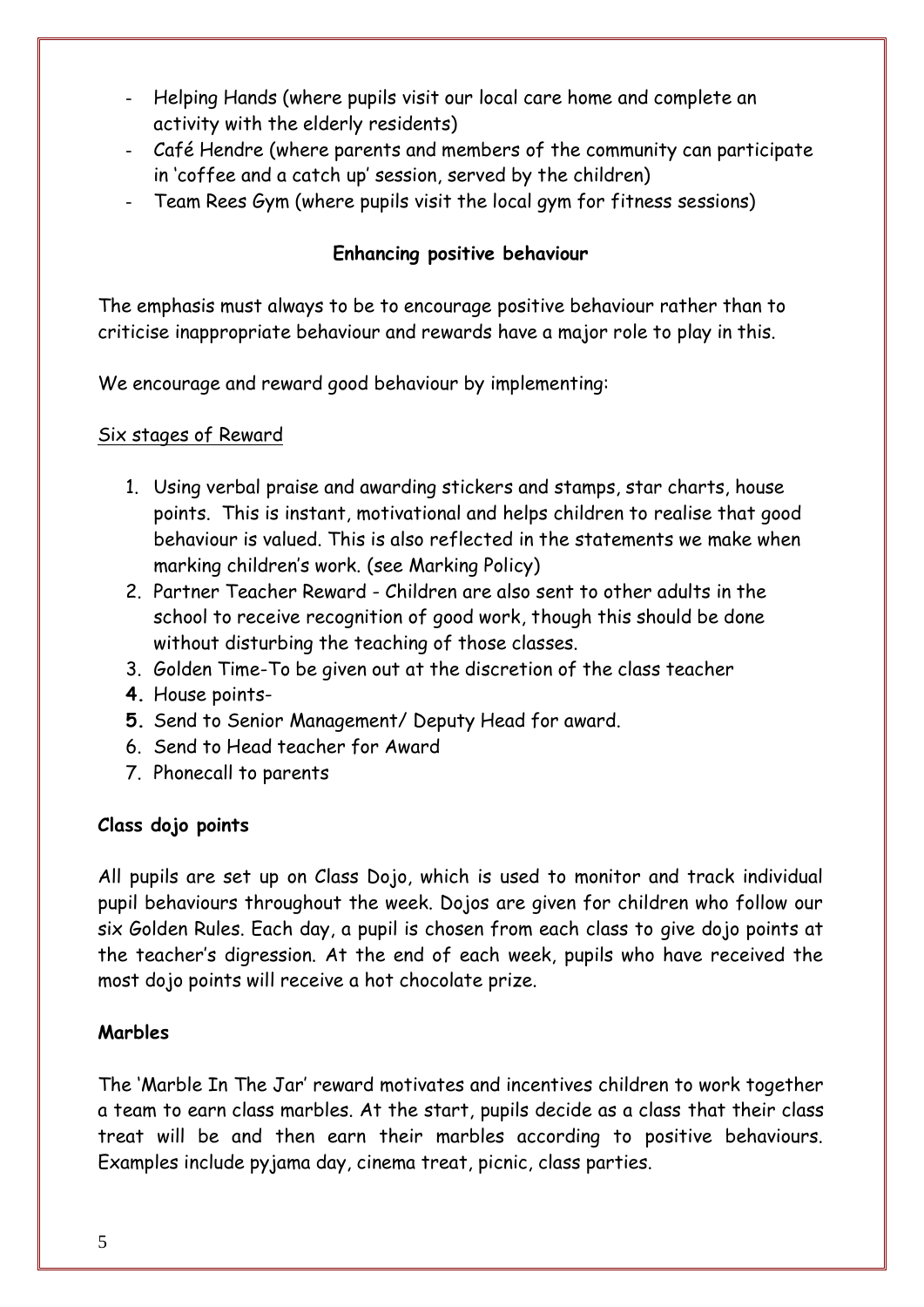## **Celebration Assembly**

Each Friday the school celebrates achievement, effort, attendance and and good behaviour in our 'Celebration' assembly.

Weekly Awards include:

- **Seren Y Wythnos**
- **Dosbarth Y Wyhtnos (Class Attendance Award)**
- **Hot Chocolate with Mr Farmer (based on dojo points)**

# **End of term**

Attendance certificates for those pupils 95% or above.

# **End of year**

Recognition of achievement, effort and improvement in a range of aspects of school life by the presentation of certificates, trophies and awards in the Annual Awards Evening, or socially distanced home visit to key winners during covid-19.

# *Blended Learning*

*If remote learning is taking place, rewards should still follow our Golden Model. Pupils will receive the following:*

- *Seren Y Wythnos during a virtual celebration assembly on 'Feel-good Friday'*
- *Hot Chocolate reward delivered to pupil's house by class teacher*
- *Golden Time choice activity to complete at home, with a focus on well-being*

# **Unacceptable behaviour**

The following are some examples of what we would regard as unacceptable behaviour and is not exhaustive: -

- A. disregard of requests for co-operative, sensible and considerate behaviour
- B. threatening or abusive language toward other children and adults
- C. bullying
- D. acts which are racist and/or sexist which causes upset to others
- E. fighting / physical assault
- F. causing damage to the property of others, including the school itself

It is vital that a fair and consistent approach to dealing with problems is understood and used by everyone. Children must not be made to feel that they are being treated unfairly or any differently from anyone else.

- when dealing with a situation it is important not to over-react
- avoid confrontation
- address the problem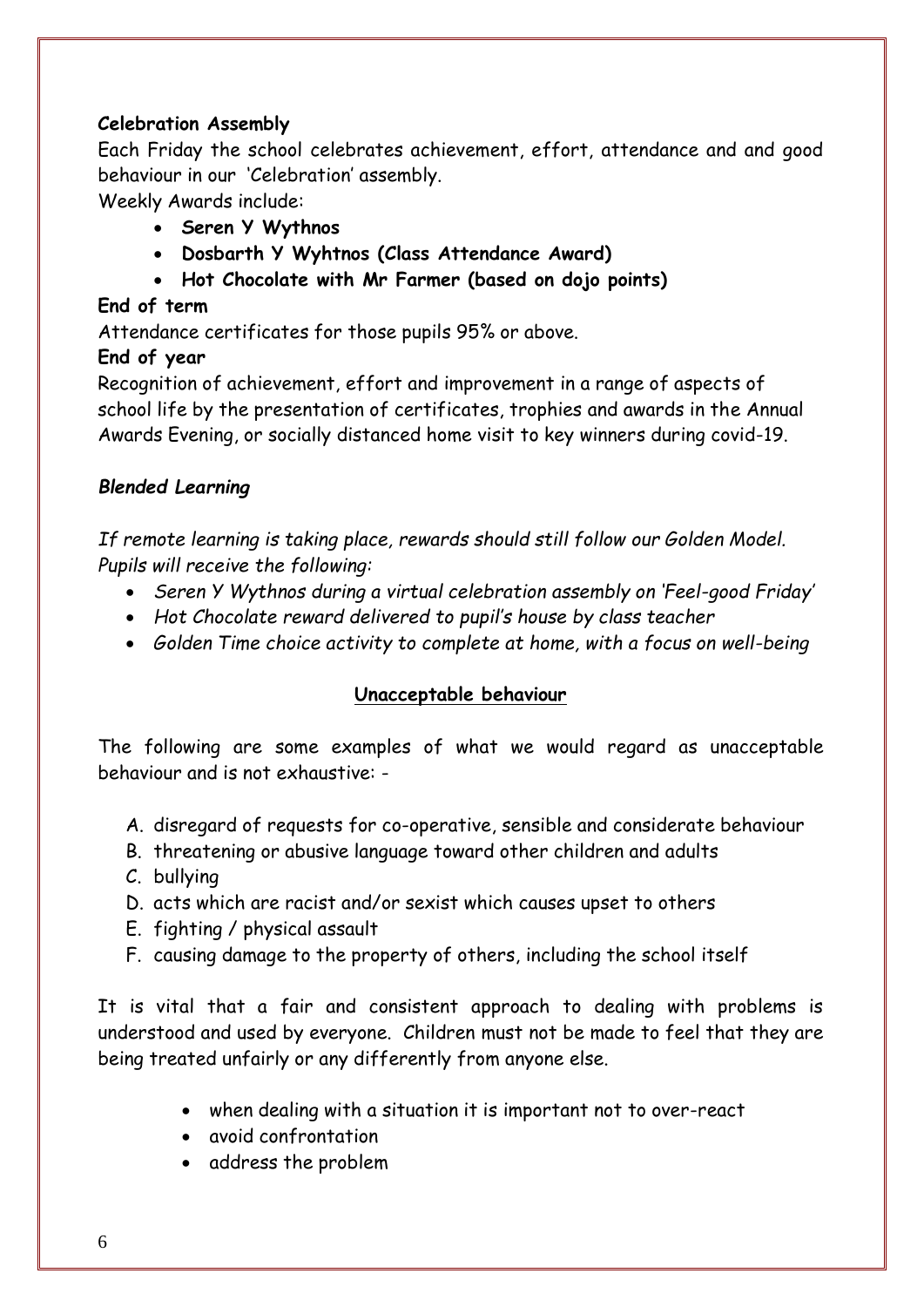- listen to all sides of the story
- try to establish the facts (not always very easy)
- judge only when certain
- use sanctions sparingly and appropriately
- the focus must be restorative rather than punitive

To support staff the Incident Report File provides guidelines for investigating and recording instances in a systematic way. Each member of staff has a bank of their own blank reports. Once a report has been completed it must be filed. The file is kept with the HT. Not all instances need to be recorded, only the more serious(C-F)

# **Sanctions**

The use of punishment should be characterised by the following features:

- It must be clear why the sanction is being applied
- It must be made clear what changes in behaviour are needed to avoid future punishment
- Reprimands should, whenever possible and appropriate, be delivered away from other children
- Group punishments should be avoided as they may breed resentment
- There should be clear distinction between minor and major offences
- It should be the behaviour rather than the child that is being punished

Punishments range from verbal and facial expressions of disapproval through withdrawal of privileges, reflection at breaktimes, referral to the Head or Deputy, letters to parents and interviews with parents to exclusion (following LEA guidelines). Most instances of misbehaviour are relatively minor and can be dealt with simply and quickly by a verbal reprimand.

Some may require **being kept in at break times**. The purpose of this should be restorative and provide pupils with the opportunity to reflect on their behaviour, its consequences and how they can change this. This can only be done as long as the class teacher remains with the child(ren). This can be done formally in breaktime reflection sessions with dedicated staff supervising (as per the Reflection timetable) or in class supervised by individual class teachers*. On no account should children be left in the hall or classroom unsupervised.*

- Other instances may involve the **withdrawal of privileges**, such as:
	- Classroom privileges
	- Position of responsibility-house captains/prefects and class monitors lose responsibility for limited time.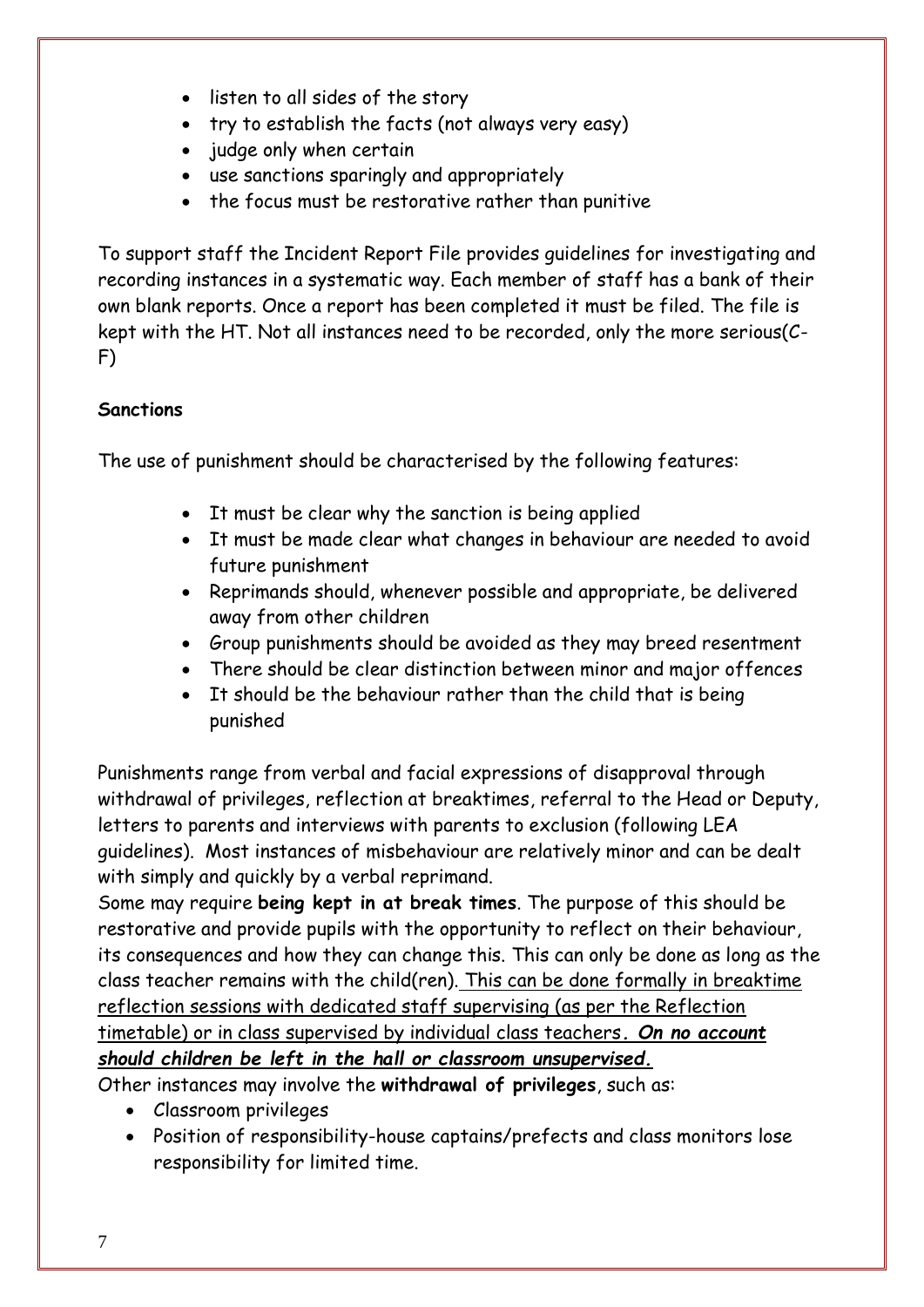- Representing school eg tournament (parent informed).
- Going off site for fun excursions eg visiting pantomime.

Putting children to stand outside the classroom is not recommended. Although in general most children will remain where they are put there is always the chance that a child may abscond or place themselves in a position of risk. *In this situation the teacher would be culpable.*

# **Five stages of consequence for low-level behaviour**

The following sanctions can be used for non-serious behaviour in the classroom and on the playground.

- 1. He/she receives a warning and is reminded of the rule being broken.
- 2. At the second warning, the child is advised that he/she will miss an amount of their golden time.
- 3. If the child persists with the inappropriate behaviour golden time minutes (number of minutes at the teacher's discretion) are taken away.
- 4. If the inappropriate behaviour continues there will be no further warnings, a 10 minute (5 minute for younger children) 'time out' away from their learning space will be applied
- 5. If the child is still refusing to adhere to the rules then the class teacher will meet with them at the next available break/lunch time to discuss a way forward. Time out in another class will be given (5/10 minutes). Child to complete work in their own time. At this stage and at all further stages, records of all meetings must be logged in the Behaviour Log. The teacher then has an informal chat with the parents/guardian.

# **Constant Offenders**

Where anti-social, disruptive and aggressive behaviour continues despite all the teacher's attempts to curb it, and then the child should be referred to the Head teacher who will summon the parents to discuss possible ways forward.

A constant offender is a person who has been logged in behaviour log over 3 times during a half term period. The following will happen

- 1. Sent to Headteacher
- 2. Inform Parents via a phone call
- 3. If there is a subsequent entry to the behaviour book a formal warning will be given via a letter and parents requested to come and discuss behaviour with the Headteacher and class teacher. If problem is at lunch time, the child will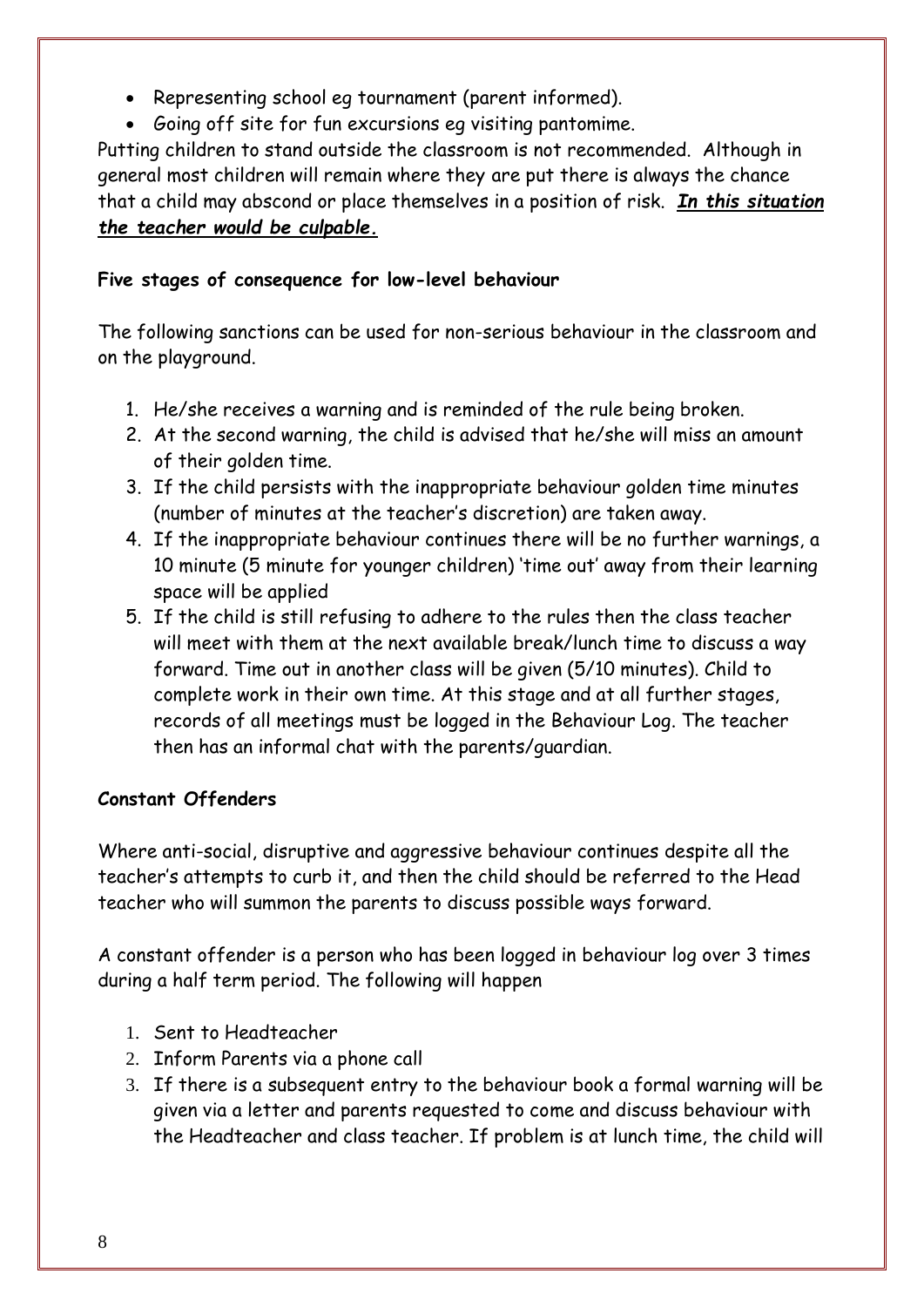be removed from lunch, if problem is in class, a temporary exclusion from school

- 4. Monitor behaviour through home school book and set a behavioural plan in place according to each individual's needs
- 5. Instant exclusion will be issued to any child for extreme instances of behaviour. This will include:
- Individual extreme aggression towards staff or another child
- Serious Behaviour that leads to danger towards themselves and another person
- Extreme Swearing directed towards a member of staff.

Children who continually find it difficult to control and manage their behaviour appropriately will be placed on the SEN register and given an IBP. The issuing of an IBP follows the same graduated response as an IEP. In some instances, behaviour problems may be caused by medical, psychological or other underlying factors. In these cases, it may be necessary to refer to other agencies, such as the Educational Psychology Service.

# **The graduated response**

Teacher (or SENC0) identifies that a child has special educational needs or behaviour difficulties

Teacher (or SENCO) provides interventions that are additional to or different from those provided as part of the school's usual behaviour strategies, discussing the provision for the child with his/her parents and record strategies employed to enable the child to progress within an IBP- School Action

If progress is not adequate, the SENCO may seek the advice and support from external agencies- School Action Plus

# **The role of non-teaching staff.**

These include all support staff, midday supervisors, breakfast club and canteen staff, clerk, caretaker, cleaning staff.

All non teaching staff are made aware of and are given a copy of this policy. All non teaching staff reward pupils.

Staff who work in the classrooms can award stickers, certificates and house points for the same reasons as class teacher-effort, good work, listening etc.

Breakfast club and canteen staff can award house points for good listening, good behaviour and good manners.

School clerks, caretakers are able to give house points and stickers for helpfulness and good manners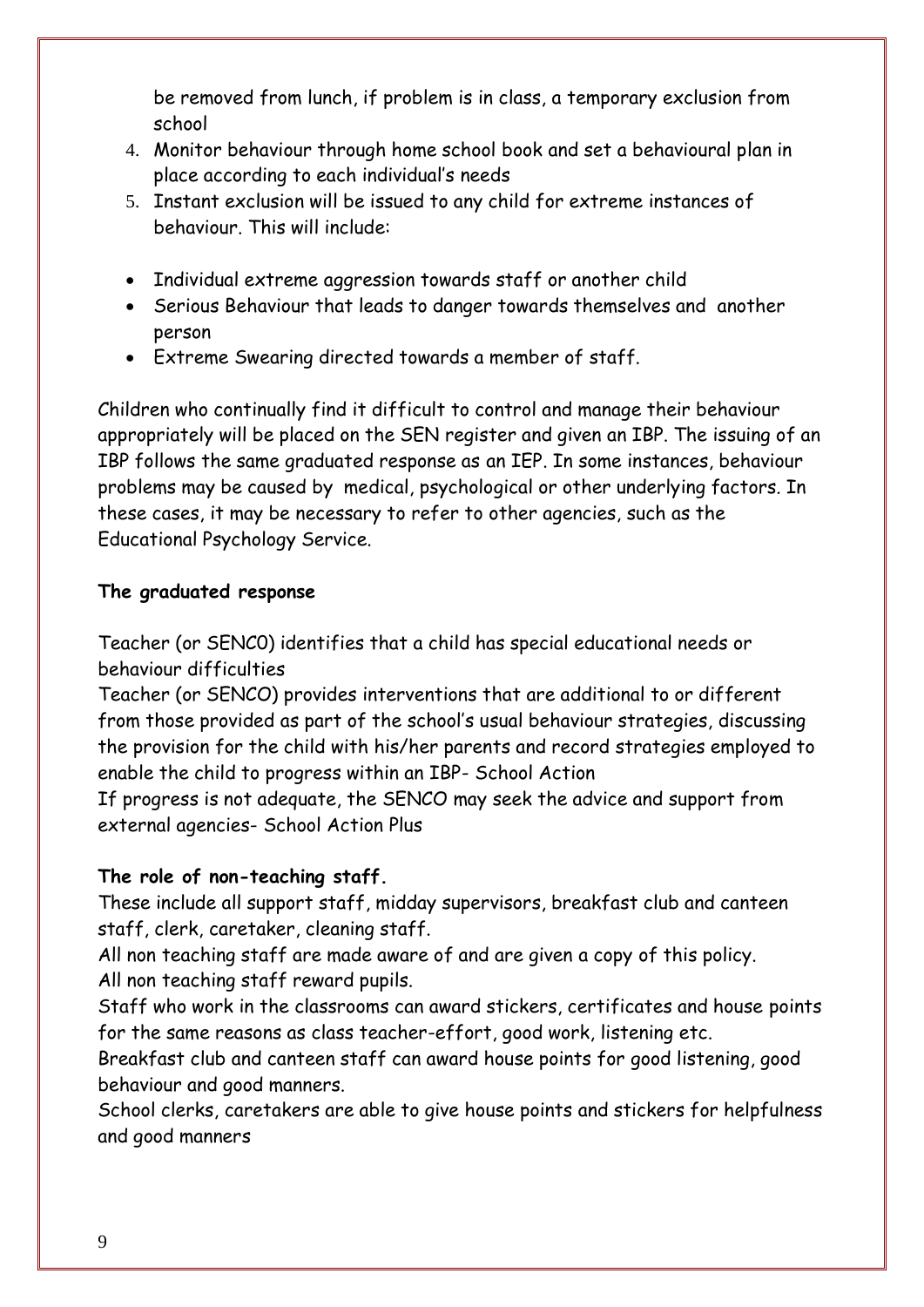### **The role of Lunchtime supervisors**

Lunchtime supervisors will be asked to focus more on positive rather than negative behaviour-praise, giving house points for:

- walking into line/school
- lining up sensibly
- quietly collecting dinner with good manners
- sensible behaviour at table
- appropriate play
- good listening

They keep a log of incidents. This is kept at reception. Information must be passed to the class teacher by relevant supervisor. Therefore it is important that teachers are outside meeting their class at the end of lunch so that the supervisor can report to them.

Lunchtime supervisors are given a rota at the beginning of the year so that they know which senior member of staff is on duty. If a child commits a serious offence the senior teacher on duty is informed.

### **Nurture**

We offer a Nurture provision as a short-term, focused intervention for children with particular social, emotional and behavioural difficulties, which are creating a barrier to learning within a mainstream class. Pupils are assessed using the Boxall Profile and criteria is identified as entry and exit strategy.

We follow and embed **The Six Principles Of Nurture**:

- Children's **learning** is understood developmentally.
- The classroom offers a safe base.
- The importance of nurture for the development of wellbeing.
- Language is a vital means of **communication**.
- All behaviour is **communication**.
- The importance of transition in children's lives.

## **Bullying**

It is our aim at Hendre Junior School to develop a caring community where children treat each other with compassion and respect. We emphasise the importance of good relationships so as to establish an ethos and atmosphere in which anti-social behaviour is considered unacceptable. It is the right of every child to attend school in a safe and secure environment.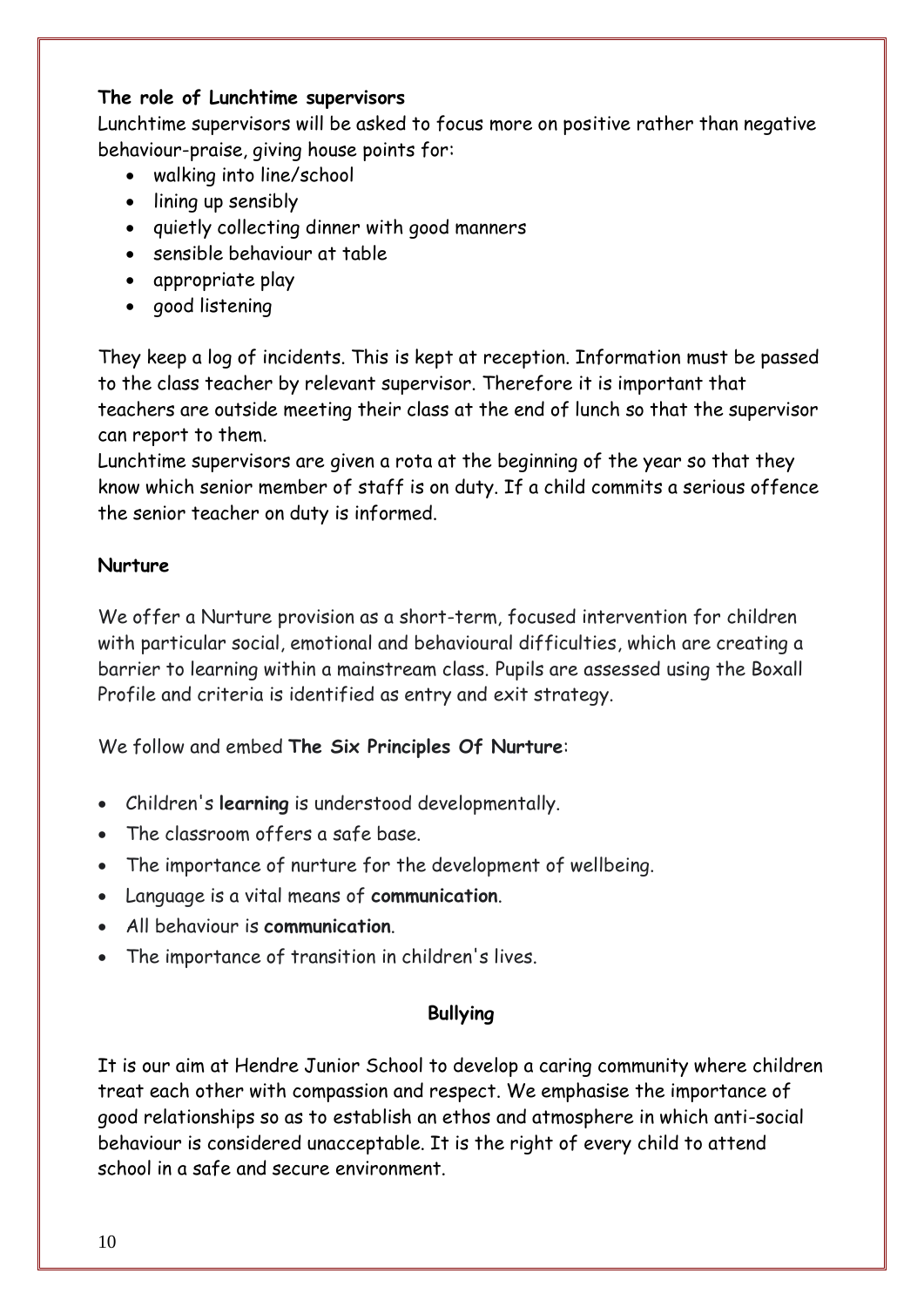Bullying can be defined as the wilful, systematic desire to hurt another and will not be tolerated in school. It can take the form of verbal, physical or psychological abuse such as name-calling or spreading "stories".

The problems associated with bullying are well known. One of the major difficulties we have is with the perception of parents/carers and the children of the difference between bullying and other instances which are not systematic or where children fall out. All instances where 'bullying' is reported, however, must be investigated. It will be up to the judgement of the staff involved as to how far the investigation proceeds. Instances where one or more child is consistently upset by the behaviour of others and this is not reciprocated will almost certainly constitute an example of bullying.

Whilst the problem of bullying must be addressed, it is essential for the development of the individual that he or she learns to deal with conflict and minor skirmishes so as to grow into an adult capable of mature relationships. There are, and always will be, strong personalities who dominate play and other situations and tend to be leaders who "organise" groups. These are not bullies.

Bullies usually focus on younger, smaller or timid children. They display aggressive attitudes and intimidate and destroy rather than display strong, positive attitudes of organisation or an eagerness for progress.

Victims may be somewhat different in appearance or speech or suffer from lack of self-esteem. They may behave or react in a way which seems to encourage bullying. Symptoms may be exhibited which include:

- ❑ Absenteeism
- ❑ Under achievement
- ❑ Becoming withdrawn
- ❑ Not wanting to go out at breaktimes

When dealing with instances of bullying the following procedures should be adhered to: -

- $\Box$  The complainant's account must be listened to
- $\Box$  Proposed action must be discussed with the child. This may mean that the child does not want anything to happen at this stage but should be made aware that any further instances must be reported to an adult.
- On no account should bullies and victims be talked to together unless the victim is happy to do so.
- $\Box$  If the child wants action to be taken, then the other's account must be listened to separately. This will often result in hearing an entirely different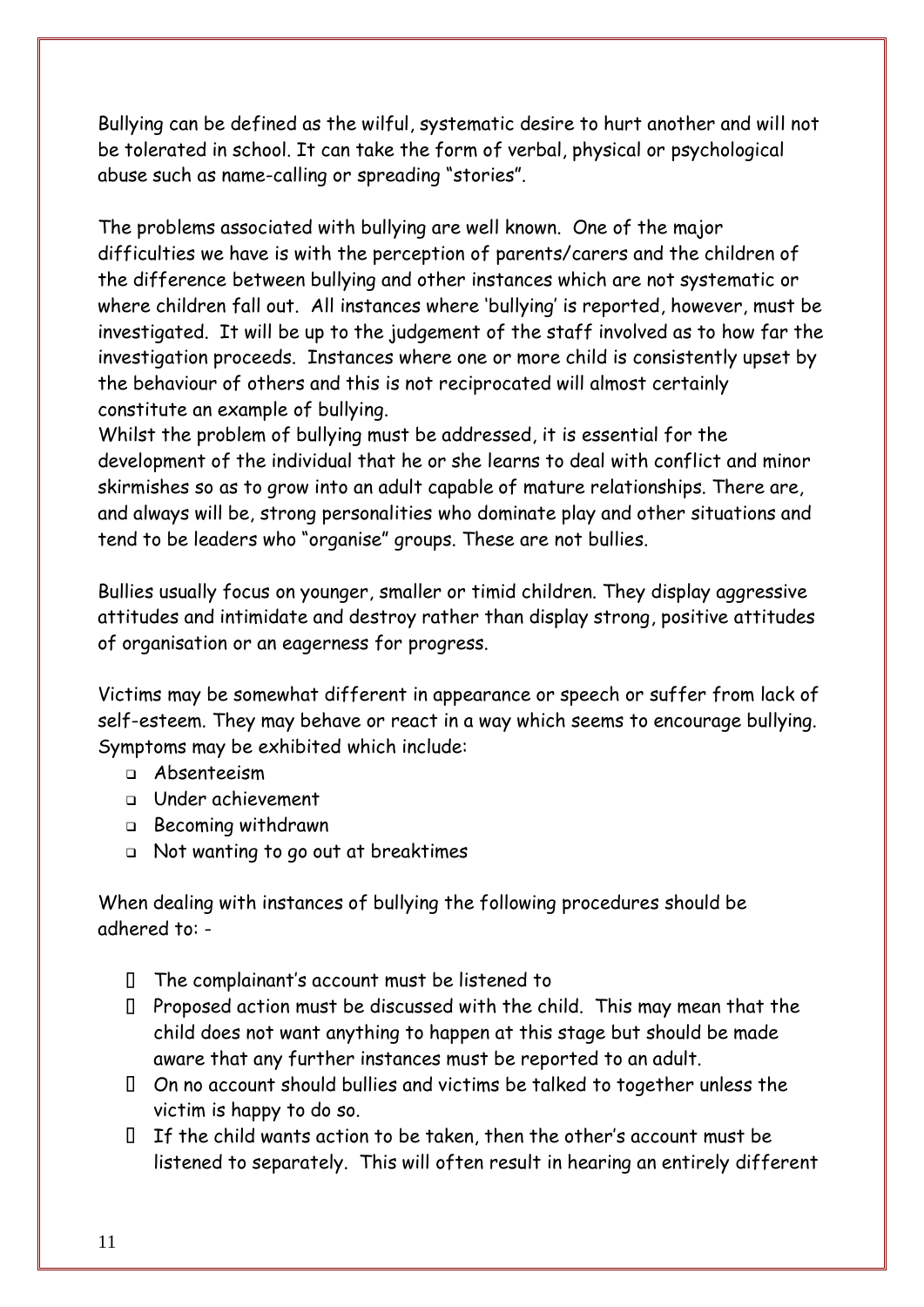story and can make resolving the problem by taking action against one child very difficult. Where it is clear cut, the 'bully' should be made aware that further instances will not be tolerated and that parents/carers will be involved. *A written note of this should be made, kept and copied to the head teacher.*

- $\Box$  Where possible, the account of eyewitnesses should be sought especially where two different stories are given in above.
- Where further action is required, the parents/carers of both children should be informed.
- All incidents reported to us by parents/carers must be investigated and the action to be taken agreed with them. The results of this action should then be communicated to them by word of mouth, telephone or letter.
- $\Box$  There is no doubt that there are some problems in this subject which are peculiar to the school area. This knowledge should always inform our actions.

## **Communication and Parental Partnership**

We give a high priority to attempting to establish close communication between school and home and to developing a positive partnership with parents and carers, enhanced through the use of SeeSaw. Where the behaviour of a child is giving cause for concern it is important that parents/carers are made aware of those concerns at an early stage. This can be done by having a quiet word when children are brought or collected or by means of a letter home. In general, this kind of approach should be used before involving other staff but those concerns should be reported to the head teacher.

Parental support and co-operation are needed and any approach should reflect the importance of their partnership role. Their involvement in any plan will be vital to its success.

Parents are given a Home School Agreement at the beginning of each year which they, the pupil and the school sign. This agreement addresses behaviour and once signed, parents have agreed to support the principles of our policy.

## **Implementation, Monitoring and Evaluation**

This is the responsibility of the whole school community but the particular responsibility of the Head and Deputy Head. It would be achieved by a variety of ways to include:

• Monitoring the Celebration & Achievement Log and awards given.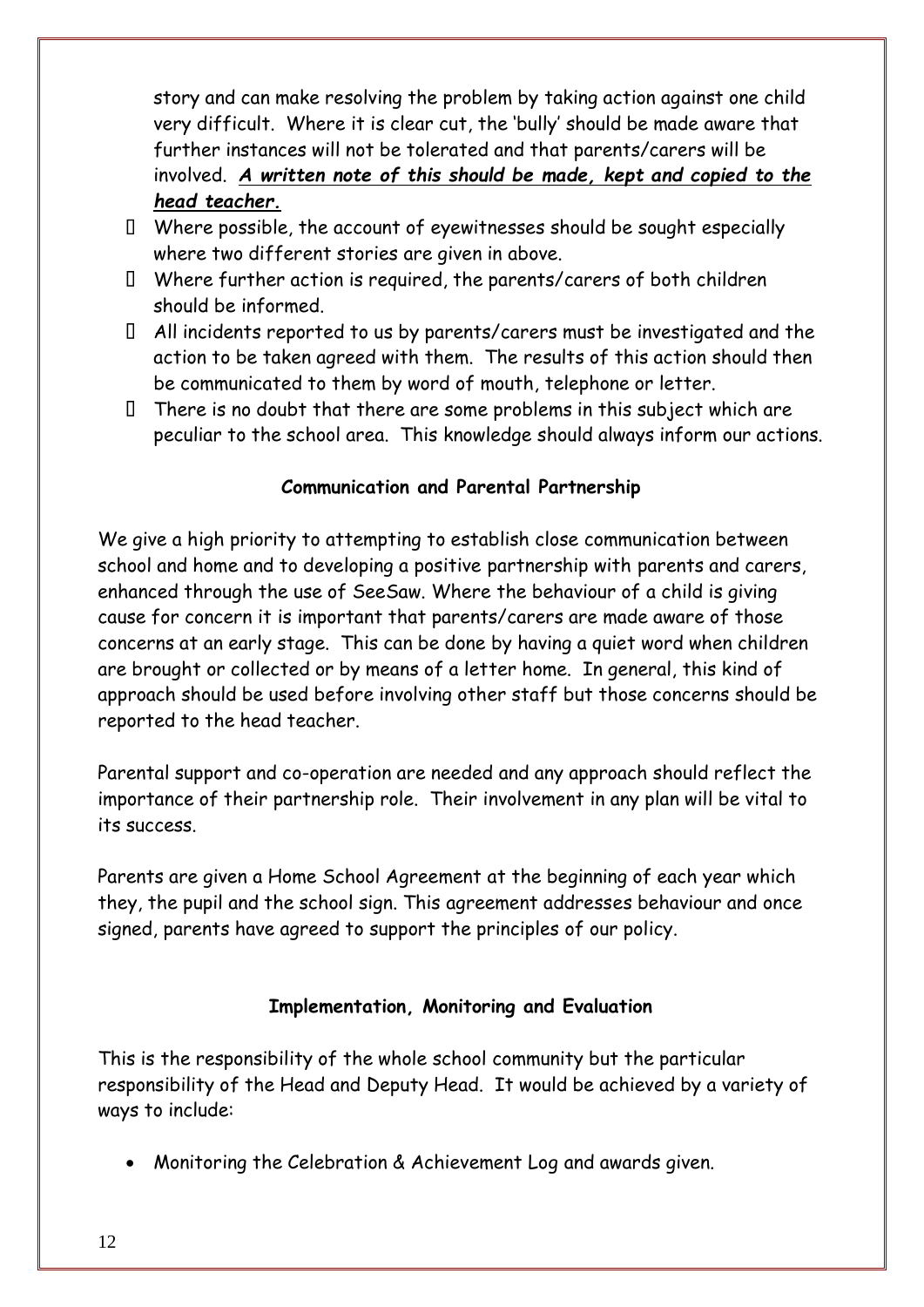- Discussion with all staff on behaviour both formally (staff meetings) and informally.
- Regular observation of pupils during structured and un-structured times.
- Monitoring of any recorded incidents.
- Annual reviewing of standards when considering priorities for the School Development Plan.
- Monitoring cases of absenteeism/exclusion figures.
- Using evidence from PASS
- Boxall Profile data
- Thrive intervention data

### **Availability of Policy**

The policy is available for viewing on request at the school and on our website (to be set up in the near future).

Other ways the principles in this policy are communicated:

- Staff handbook
- School prospectus
- Home School Agreement
- Golden Rules Display
- Class Profile

### **Other related Policies**

**Wellbeing Strategy Health & Wellbeing – nurture, thrive, roots, SRE, feel-good, well-being, blended Blended Learning SRE Anti-bullying Child Protection (LEA) Equal Opportunities (School) Marking Policy**

### **Conclusion**

The links between this policy and Health & Wellbeing are evident. Some of the topics we cover in PSE lend themselves to a discussion of human behaviour and how